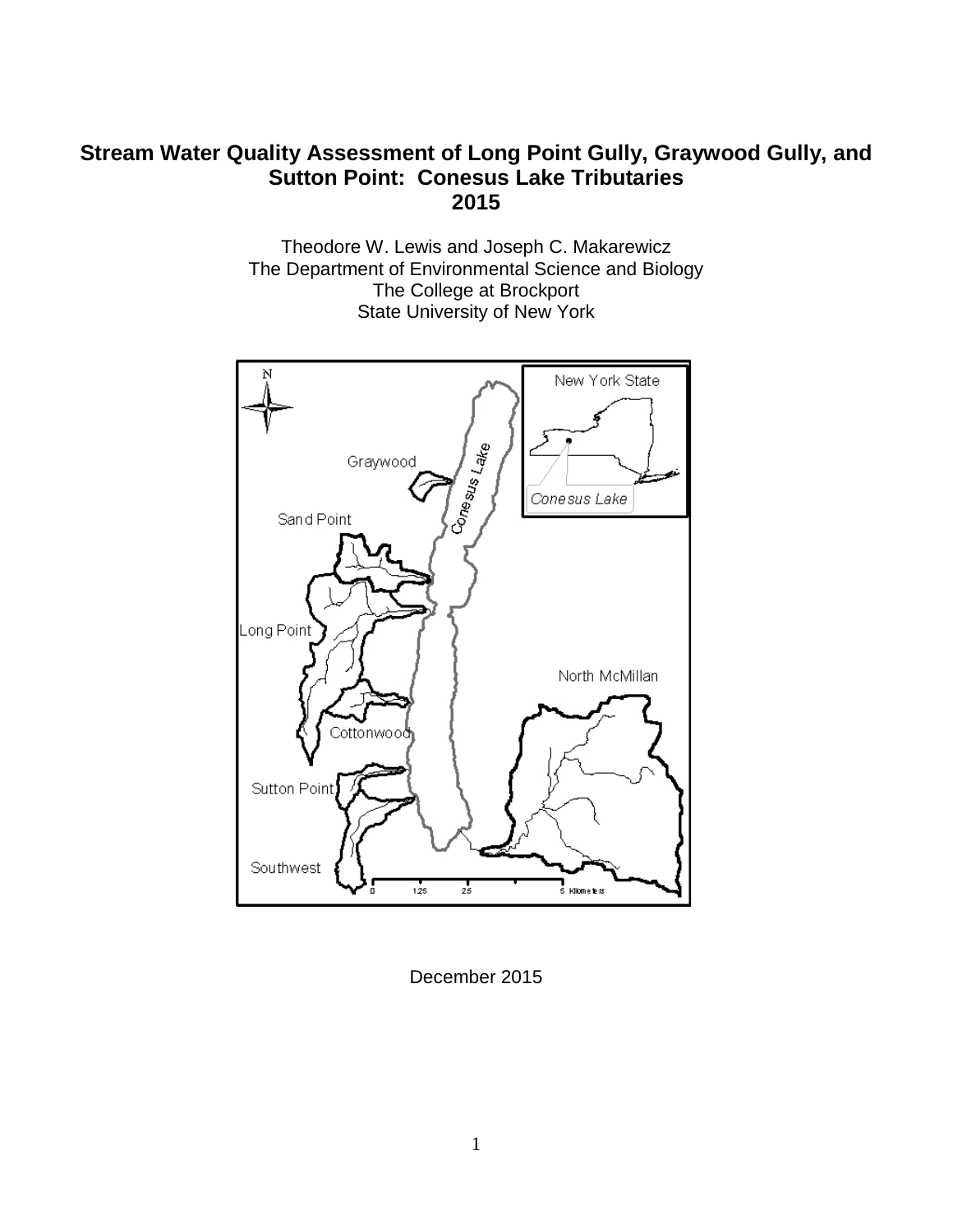# **Table of Contents**

| 3  |
|----|
| 3  |
| 6  |
|    |
|    |
| 10 |
| 12 |
| 15 |

# **Executive Summary**

- 1. In 2011, Cottonwood Gully and North McMillan Creek were monitored to determine the status of these two watersheds of Conesus Lake using the newly developed Stream Water Index. In 2012, three additional watersheds (Long Point Gully, Sand Point Gully and Graywood Gully) were monitored using the assessment tool. In this study, we utilize the previously constructed Stream Water Quality Assessment Index for watershed health on three tributaries (Long Point Gully, Sutton Point and the Graywood Gully) of Conesus Lake where Best Management Practices (BMPs) were recently implemented. The implementation of this tool allows the county to evaluate the status of Conesus Lake watersheds over time; that is, are they improving, getting worse, or not changing. An evaluation using a tool of this type should provide further direction to the Conesus Lake Watershed Management Plan.
- 2. Long Point Gully, Sutton Point, and Graywood Gully were monitored from April to July 2015.
- 3. Graywood Gully was under BMP construction during the summer of 2015 while BMPs were implemented in the winter of 2014 in Long Point Gully and in the summer/fall of 2014 in Sutton Point spring of 2012 for stream discharge, nutrients, sodium, and soil loss.
- 4. Each stream was evaluated using the Stream Watershed Index previously developed for Conesus Lake's watersheds (Makarewicz *et al*. 2011, 2012).
- 5. In general, levels of total phosphorus, total suspended solids and nitrate showed improvements that may be attributed to the implementation of additional BMPs that were designed to control overland runoff and sediments. TP did not decrease in Graywood Gully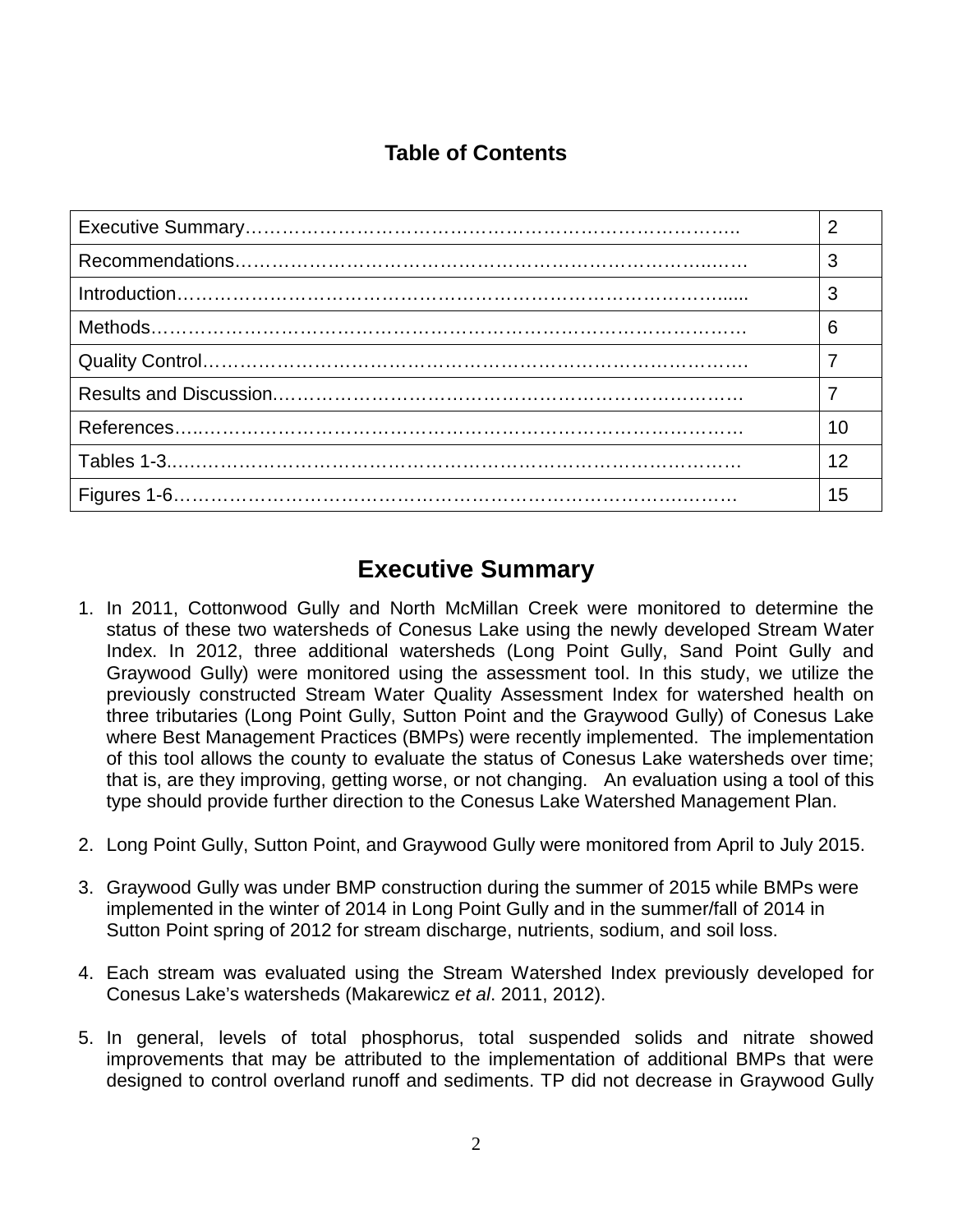which may be due to the fact that the BMP implementation was not complete until the summer of 2015.

- 6. However, soluble reactive phosphorus increased in the number of red zone indicating degrading water quality for this parameter over historical values in all three watersheds in 2015.
- 7. Sodium, a component of deicing salt, was elevated in the stream water of Long Point Gully and Sutton Point.

# **Recommendations**

- 1. Progress continues to be made in the management of the Conesus Lake watershed. This is especially true for nutrients that are associated with loss of particulate matter from the watershed as well as erosion itself.
- 2. BMPs that are designed specifically to control the soluble fraction of phosphorus should be considered a priority in the Conesus Lake watershed and the Soil and Water Conservation District.
- 3. The Stream Watershed Index appears to be a valuable tool in evaluating the watersheds of Conesus Lake, allowing comparisons with past data and thus assisting in decision making concerning watershed management.
- 4. The Stream Watershed Index also appears to be valuable in assessing the impact of additional BMPs implemented in the watersheds of Conesus Lake. If financially appropriate, monitoring of watersheds should continue as a mechanism to evaluate land-use practices, to advocate changes, evaluate additional BMP implementation and to assist in future planning.

# **Introduction**

Previous reports documented substantial increases in the concentrations of nutrients and soil particles in streams during the summer of 2009 and 2010 (Makarewicz and Lewis 2009, 2010). At Graywood Gully, for example, concentrations of soil (TSS), total phosphorus (TP), soluble reactive phosphorus (SRP), total Kjeldahl nitrogen (TKN), and nitrate increased in the stream water. After a 5-year decrease at Cottonwood Gully (Makarewicz *et al*. 2009), nitrate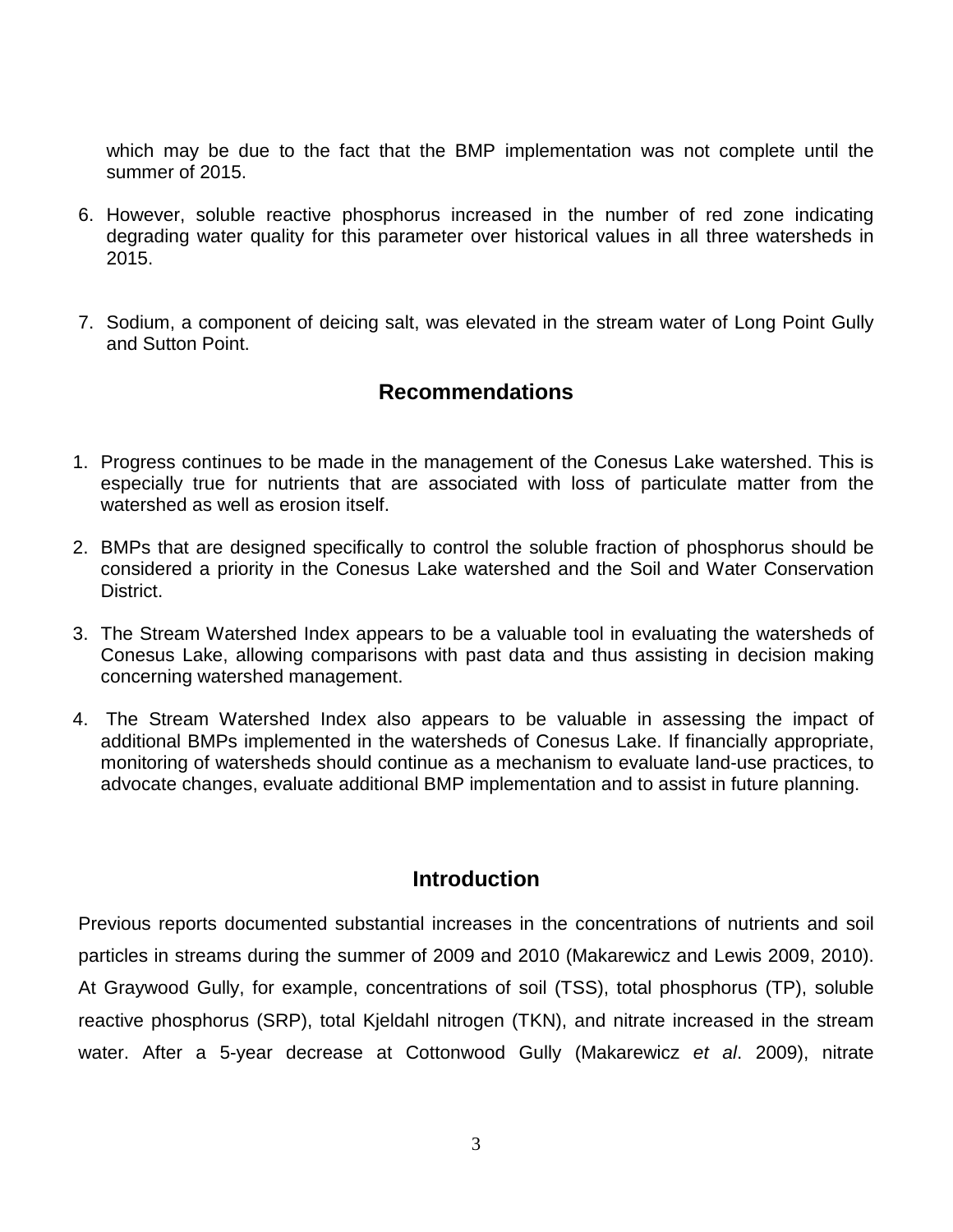concentration (NO3+NO2) increased to levels not observed since 2003. Similar increases were observed in the Southwest, Sand Point, North Gully, Sutton Point, and Long Point subwatersheds. This was of concern as a general decrease in "concentrations" of nutrients and soil from managed watersheds was evident prior to 2009 due to management plans adopted during the USDA study (Makarewicz *et al.* 2009).

Several factors may have contributed to this observed increase in the concentration of dissolved and particulate material, some were natural (variation in rainfall amount and intensity); but others were affected by human actions (changes in land use or management practices). Although the increases observed in all the monitored streams may have been related to new or changing farming practices, it could not be ruled out that the significant rainfalls in the spring and early summer of 2009 were not the cause. A limitation of the approach taken in 2008 and 2009 was that discharge was not measured as it was in the USDA study. Concentration of analytes is a function of discharge from streams in agricultural watersheds; that is, as discharge increases, concentrations increase as more material is washed from the land and more material is dissolved. The observed increases could simply be due to the higher than usual rainfalls in May and especially in June. For example, the daily rate of precipitation in June was twice the rate for any other previous year since 2002; May precipitation was the highest since 2003. Also, a visual inspection of these watersheds in the summer of 2009 ruled out any major changes in land use. The increase in nutrient loss from all of the USDA watersheds during the summer of 2009 suggests that the approach taken of using only averaged concentration data over time to evaluate temporal trends may have been misinterpreted.

In 2010, we reevaluated the stream concentration approach to assessment of stream water by converting the data in the amount of an analyte lost from a subwatershed and applying a statistical approach that accounts for discharge. This process adjusts or weights the mean concentration and load by discharge and produces an adjusted average loss from the watershed titled the marginal mean load. Increases in total phosphorus, soluble reactive phosphorus, total suspended solids (soil loss), and total Kjeldahl nitrogen were observed in

4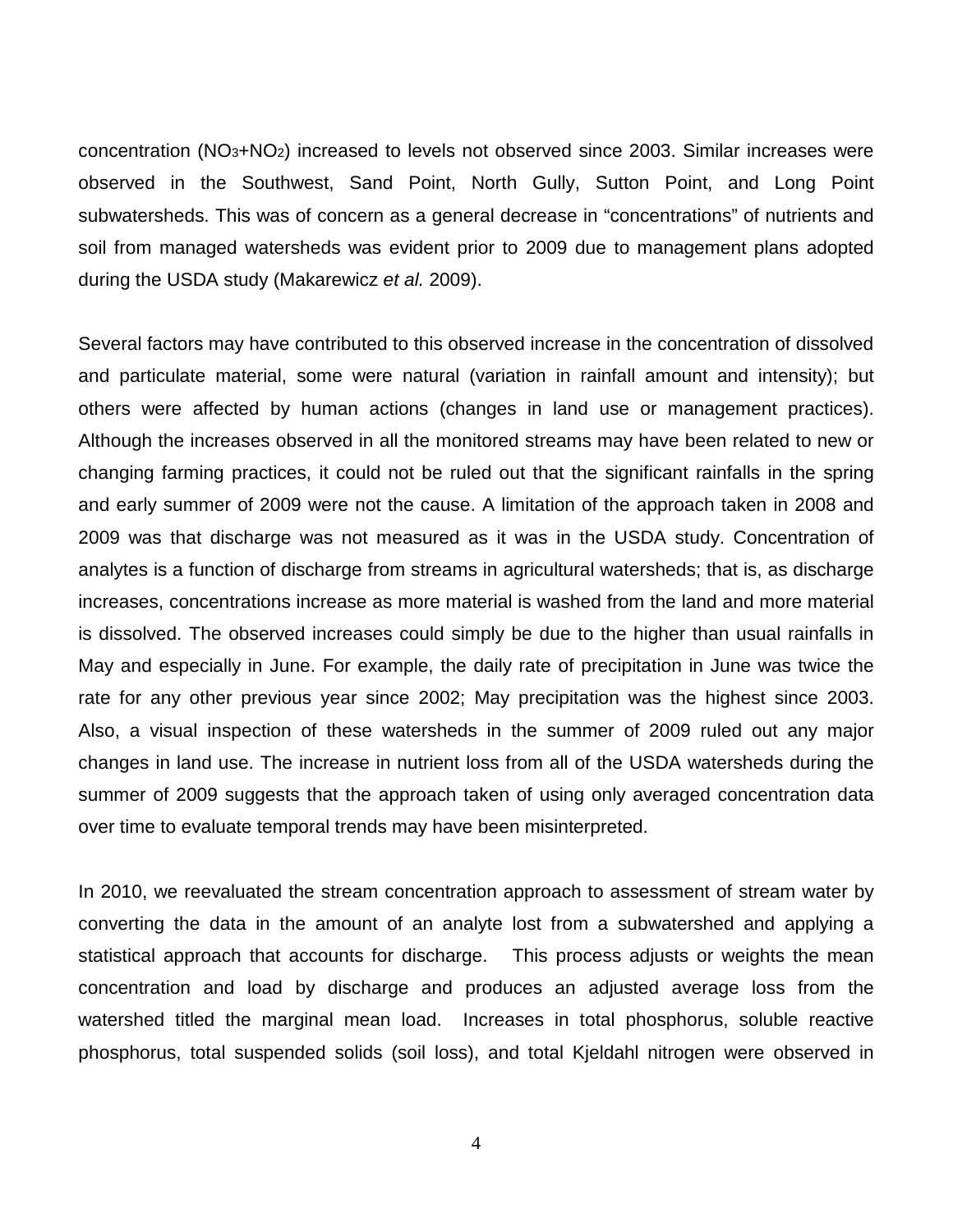2009 using the summer data collected via the county sampling design. However, these increases were "not" statistically significant, which implies that we cannot be sure that the increases were not random effects.

The results from 2011 indicated that improvements in stream water quality observed during and after implementation of the USDA Best Management Plans were being maintained into 2011 for Cottonwood Gully and North McMillan Creek. Levels of total phosphorus, total suspended solids, total Kjeldahl nitrogen, sodium, and nitrate were at levels that indicate BMPs implemented earlier were successful. The results, however, for soluble reactive phosphorus, an element controlling phytoplankton growth in Conesus Lake, indicated that the loss of SRP from the watershed was often above historical concentrations from the 2003 to 2007 period – the period when BMPs were initiated. North McMillan Creek and its watershed are the most forested and had the least amount of agriculture of all the subwatersheds of Conesus Lake. This watershed was the control watershed used in the USDA study. In 2011, the spring data for TP, SRP, TKN, nitrate, and TSS indicated that the quality of the water leaving this watershed was not degraded and had not changed from the 2003 to 2007 period. The exception to this trend was sodium. Application of deicing salt on roads during the snow and ice period is quite common and expected by the public in the Finger Lakes Region.

The results from 2012 indicated that the levels of nutrients and soils losses from Graywood, Long Point, and Sand Point Gullies were generally at or below levels observed during baseline conditions during the 2002 to 2007 period. However, elevated levels of total phosphorus, soluble reactive phosphorus, nitrate and occasionally total Kjeldahl nitrogen were observed during rain events. Sodium, a component of deicing salt, was elevated in the stream water of Sand Point and Long Point Gullies.

The 2015 objective was: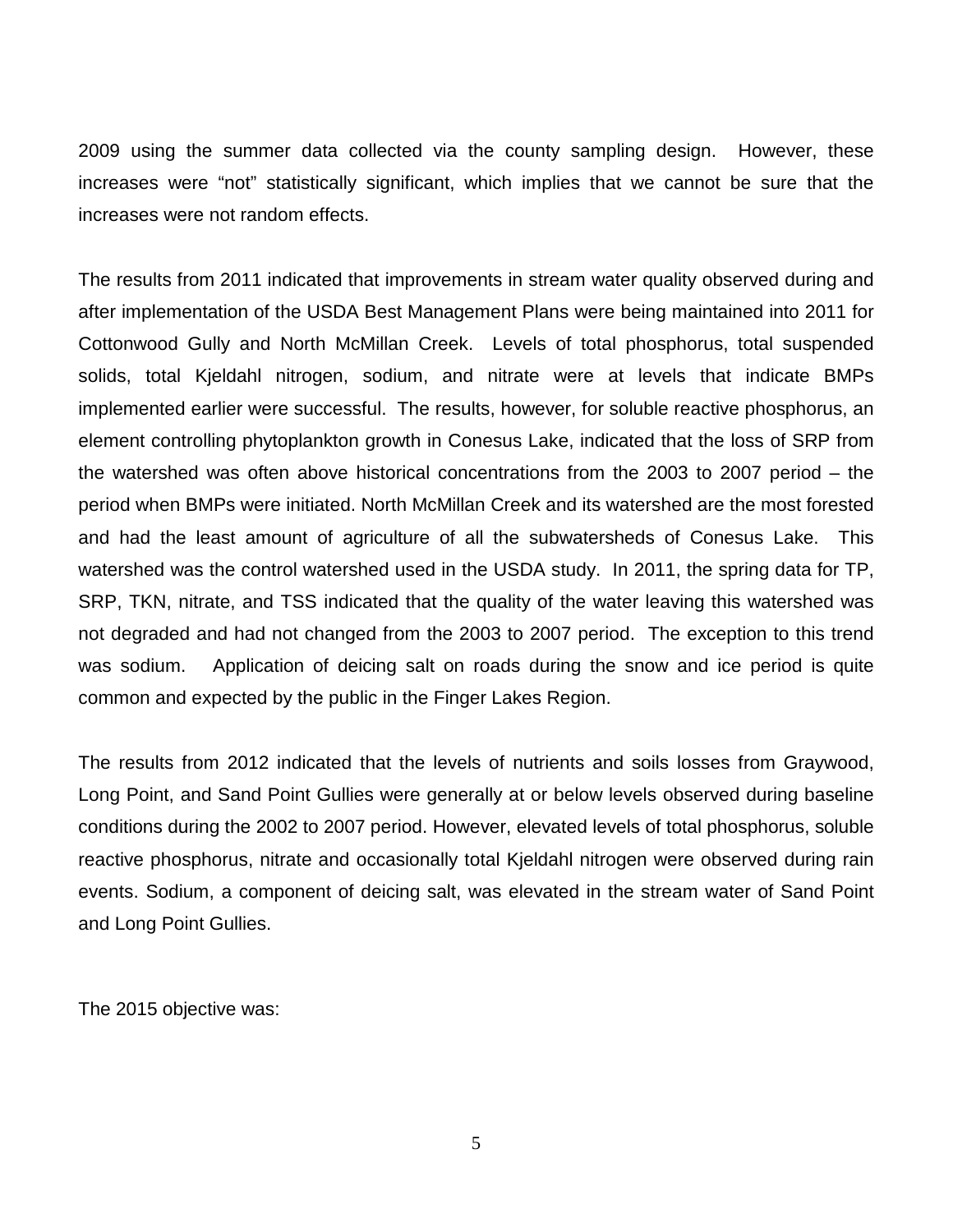to utilize the previously constructed Stream Water Quality Assessment Index for watershed health on three tributaries (Long Point Gully, Sutton Point and the Graywood Gully ) of Conesus Lake where Best Management Practices (BMPs) were recently implemented. The implementation of this tool allows the county to evaluate the status of watersheds; that is, are they improving, getting worse, or not changing. In addition, these tools can be used to evaluate the impact of known changes in watersheds, such as BMPs, on water quality.

## **Methods**

Stream samples were taken at three former USDA monitoring sites (Makarewicz et al. 2009) at the base of the Long Point Gully, Sutton Point and the Graywood Gully sub-watersheds (Fig. 1). Water samples were taken weekly from 29 April to 14 July 2015. In addition, discharge measurements were taken using measured stream levels at the time of sampling. These levels were converted to discharge using rating curves and statistical relationships developed during the five years of intensive stream monitoring from 2002 to 2006. A total of fourteen sets of water samples were taken 6 of which were under event conditions, samples were preserved, and analyzed using approved standard methods (APHA 1999). Sample water for dissolved nutrient analysis (SRP,  $NO<sub>3</sub> + NO<sub>2</sub>$ ) was filtered immediately on site with 0.45-µm MCI Magna Nylon 66 membrane filters and held at 4°C until analysis the following day. Stream samples were analyzed for TP (APHA Method 4500-P-F), TN (APHA Method 4500-N-C),  $NO<sub>3</sub> + NO<sub>2</sub>$  (APHA Method  $4500\text{-}NO_3\text{-}F$ ), and TSS (APHA Method 2540D). Except for TSS, analyses were performed on a Technicon AutoAnalyser II. Method Detection limits were as follows: SRP (0.48  $\mu$ g P/L), TP (0.38  $\mu$ g P/L), NO<sub>3</sub>+ NO<sub>2</sub> (0.005 mg N/L), TN (0.15  $\mu$ g N/L), and TSS (0.2 mg/L). In previous iterations of the Stream Water Quality Index, total Kjeldahl nitrogen was used. Our

laboratory has discontinued this parameter due to the hazardous nature of the waste stream and is now measuring total nitrogen. Total nitrogen is reported in this study but there is not enough data to construct an index for this parameter yet.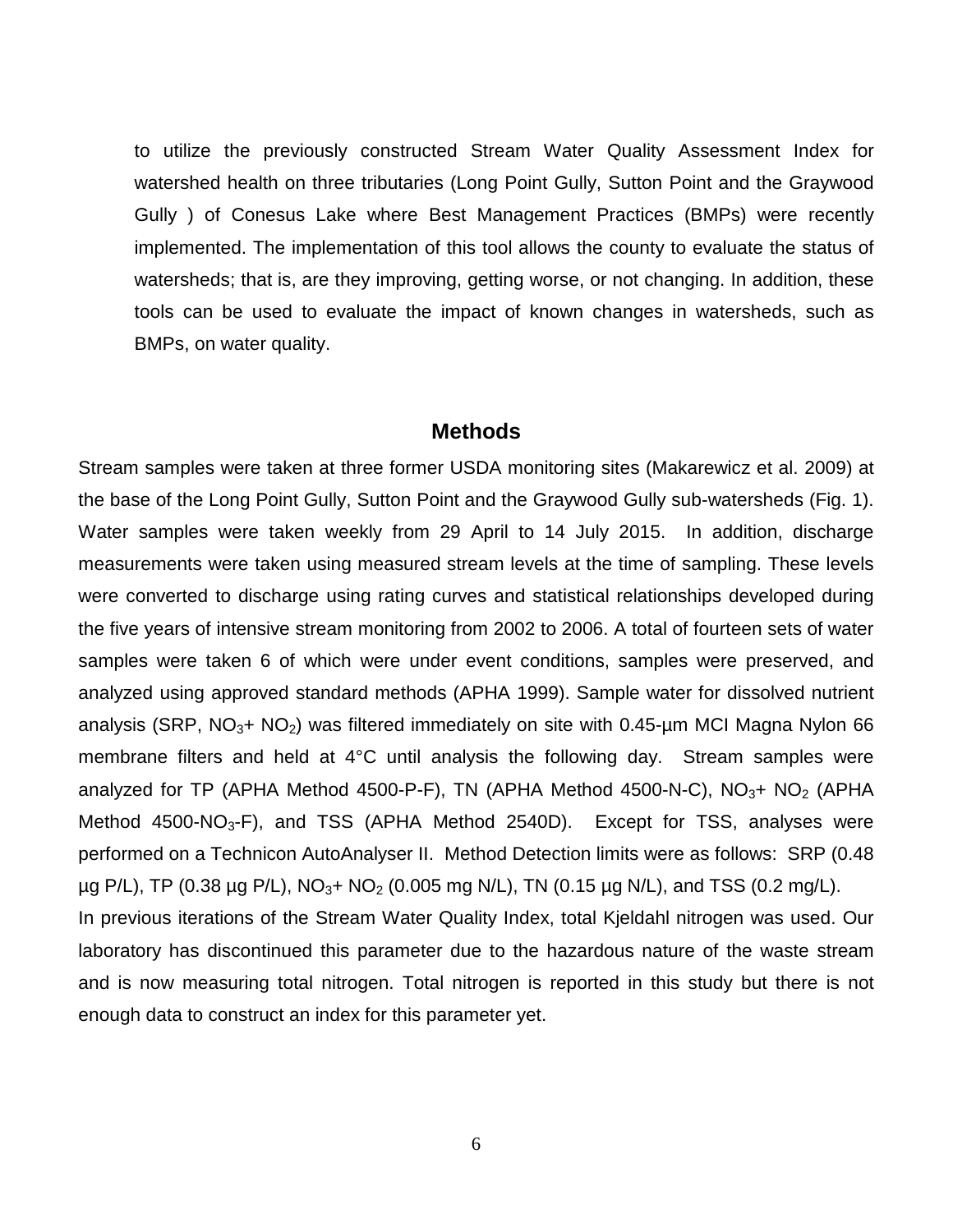#### **Quality Control:**

All water samples were analyzed at the Water Chemistry Laboratory at The College at Brockport, State University of New York within approved sample handling times. All quality control (QC) measures are assessed and evaluated on an on-going basis. Method blanks, duplicate samples, laboratory control samples, and matrix spikes are performed at a frequency of one per batch of 20 or fewer samples. Analytical data generated with QC samples that fall within prescribed acceptance limits indicate the test method was in control. For example, QC limits for laboratory control samples and matrix spikes are based on the historical mean recovery plus or minus three standard deviations. QC limits for duplicate samples are based on the historical mean relative percent difference plus or minus three standard deviations. Data generated with QC samples that fall outside QC limits indicate the test method was out of control. These data are considered suspect and the corresponding samples are reanalyzed.

## **Results and Discussion**

#### **Use of a Stream Watershed Index**

Some of this material has been included in previous reports but it is included here for completeness and context. In 2011, we developed a graphical index of discharge versus concentration based on spring data from 2002 to 2006 (Makarewicz *et al.* 2011). Figure 2 shows the Cottonwood Gully data grouped by regression lines using the Pre-BMP and Post-BMP data from the USDA work of Makarewicz *et al.* (2009). From this graphic, it is evident analyte concentration varied over time and with discharge - in general, the higher the discharge the higher the analyte concentration. Also, concentration was higher early in the USDA study period prior to BMP introduction and was reduced after the BMPs were implemented.

This approach was further modified in Figure 3. This figure represents the regression line of all measurements at Cottonwood Gully made during the spring period of 2003 to 2007. The curved lines below and above the middle line represent the 99% confidence interval. If an analyte concentration is in the dark red area and above the upper 99% confidence interval, the water quality of this stream discharging into Conesus Lake would be considered degraded or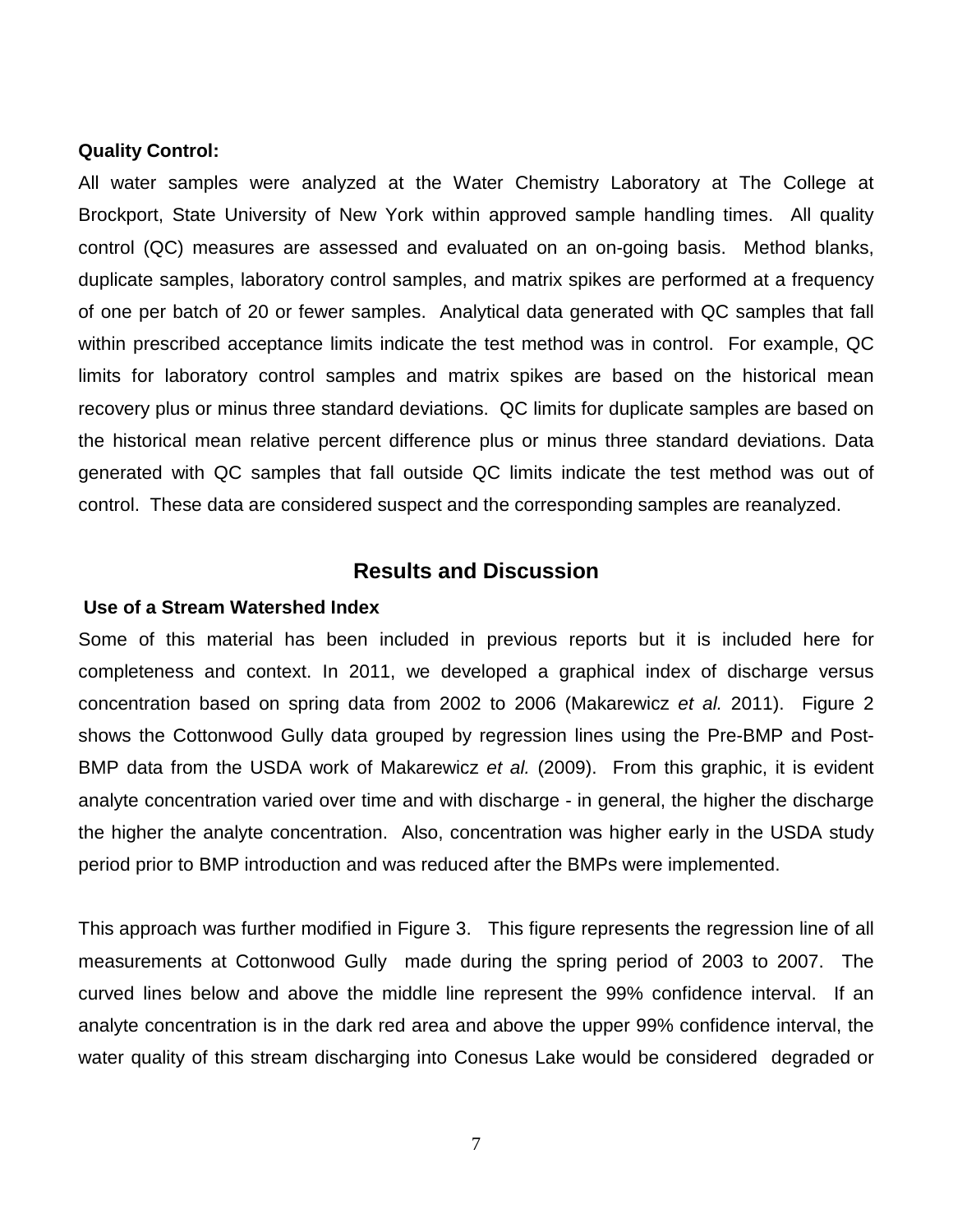having a reduction in water quality compared to the 2003-2007 period. If the analyte concentration was below the lower 99% confidence interval and in the green area, water quality of the stream discharging into Conesus Lake is improving. If analyte concentrations fall within the 99% confidence interval, there is no certainty whether the stream water is improving or degrading. For example, the data for spring 2011 are plotted as triangles. The preponderance of the points is in the green area of the graph suggesting the loss of total phosphorus from the Cottonwood watershed is below the Pre-BMP period; thus the water quality of the stream is better than it was historically and therefore improving. This approach provides a mechanism to evaluate trends, improving, not changing, or degrading, in a given watershed over time as compared to the 2003-2007 baseline periods.

### **Monitoring Trends**

#### Graywood Gully

As part of the USDA project, extensive BMPs were applied to this watershed dominated by agriculture in 2002 and 2003. Major decreases in all nutrient and soil losses were observed when the BMPs were initiated. In 2015, a majority of both SRP (86%) and TP (57%) concentrations were in the red or degrading conditions zone. This is a reversal from the spring of 2012, where less than 36% of the stream phosphorus samples were in the red zone. Nitrate, TSS and sodium all improved from 2012 with all readings except TSS during the event on 8 June 2015 in the no change to improving zones.

During the summer of 2015, a low profile water and sediment basin or terrace outlet diversion was installed in the Greywood subwatershed. The basin was sized to handle storm water runoff from a 25 year storm event (Robert Stryker, Livingston County SWCD, personal communication). It is possible that the pre-construction for this BMP affected some of the phosphorus concentrations and the single high TSS concentration but the results of the other parameters suggest continued success from BMPs implemented in the early 2000's.

#### Long Point Gully

8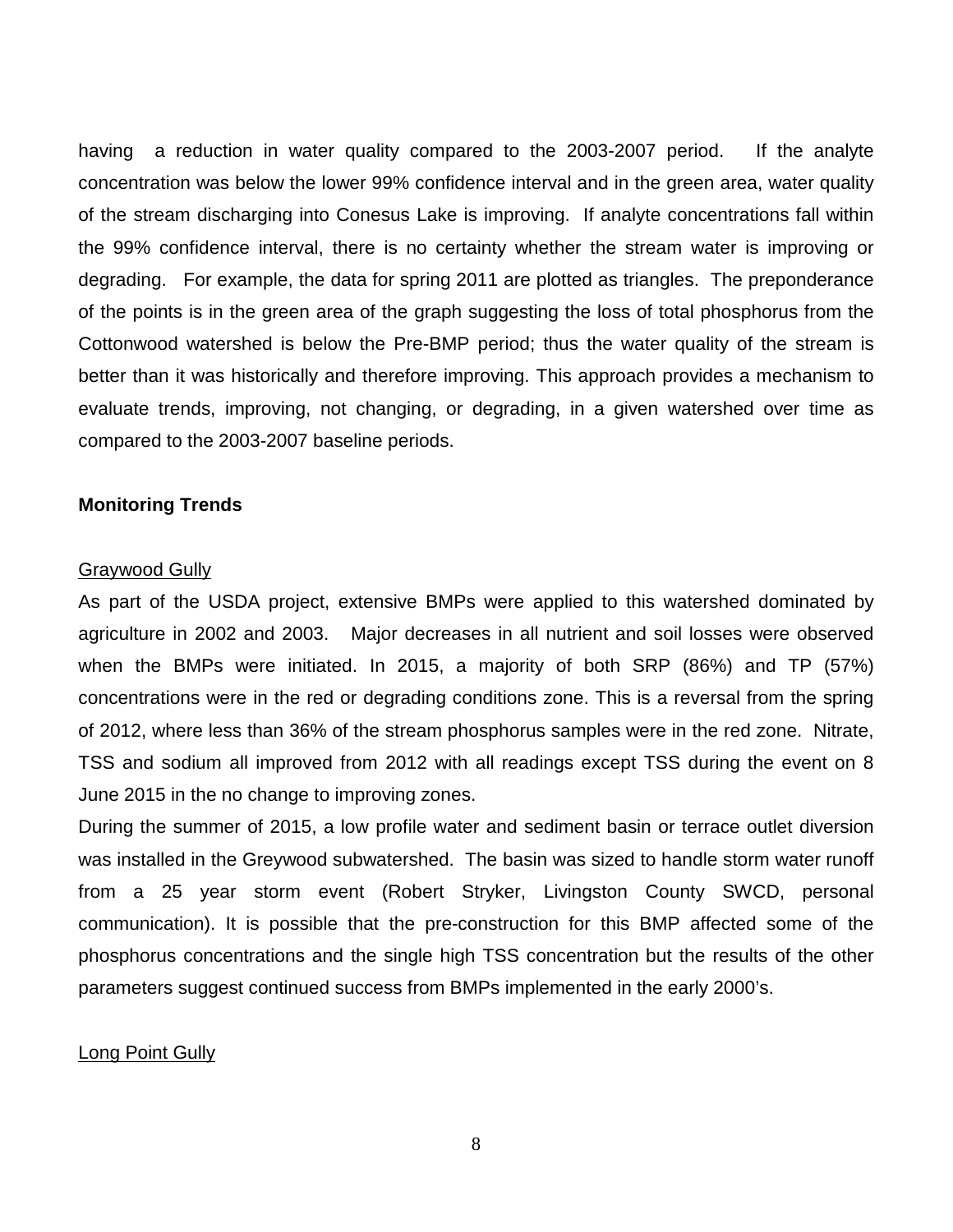Dairy cattle were removed from the Long Point Gully watershed in 2002, and there was a 37% reduction in crop acreage by 2003. Major reductions in nitrate (42%), TP (36%), and SRP (53%) concentrations were observed within a year of implementation.

A series of three larger low profile water and sediment basin or terrace outlet diversions, sized to handle a 10 year storm event, were installed in the Long Point subwatershed during the summer/fall of 2014 (Robert Stryker, Livingston County SWCD, personal communication).

In 2015, TP and nitrate showed marked improvement over values measured in 2012. The percentage of TP measurements in the degrading (red) zone decreased from 36% in 2012 to 14% in 2015. Similarly, red zone nitrate levels decreased from over 50% in 2012 to 0% in 2015. The percentage of degrading zone readings for TSS stayed the same for both years but in 2015 an extremely high TSS concentration of 5345 mg/L was recorded from the event on 8 June 2015. The percentage of SRP red zone readings increased from 2012 (29%) to 2015 (71%). With the exception of the single very high TSS concentration observed, the results are indicative of water quality improvements from that type of BMP implementation. That is, a BMP that is designed to reduce overland runoff and sediment. There appears that there is work still to be done to address the loss of the soluble form of phosphorus in this watershed.

Over 72% of the sodium stream samples taken were in the red zone (degrading conditions) for sodium.

#### **Sutton Point**

Sutton Point is a small watershed that is 76% in agriculture. During the USDA study no physical infrastructure improvements were implemented in Sutton Point. However, the progressive conversion of large portions of cropland in this watershed to a long-term vegetative type crop (60.3% as alfalfa-grass hay by 2007) was related to major reductions in TSS (72%), TKN (33%), and NO3 (39%) (Makarewicz et al. 2009).

A series of seven similar low profile water and sediment basin or terrace outlet diversions, sized to handle a 10 year storm event, were installed in the Sutton Point subwatershed in late

9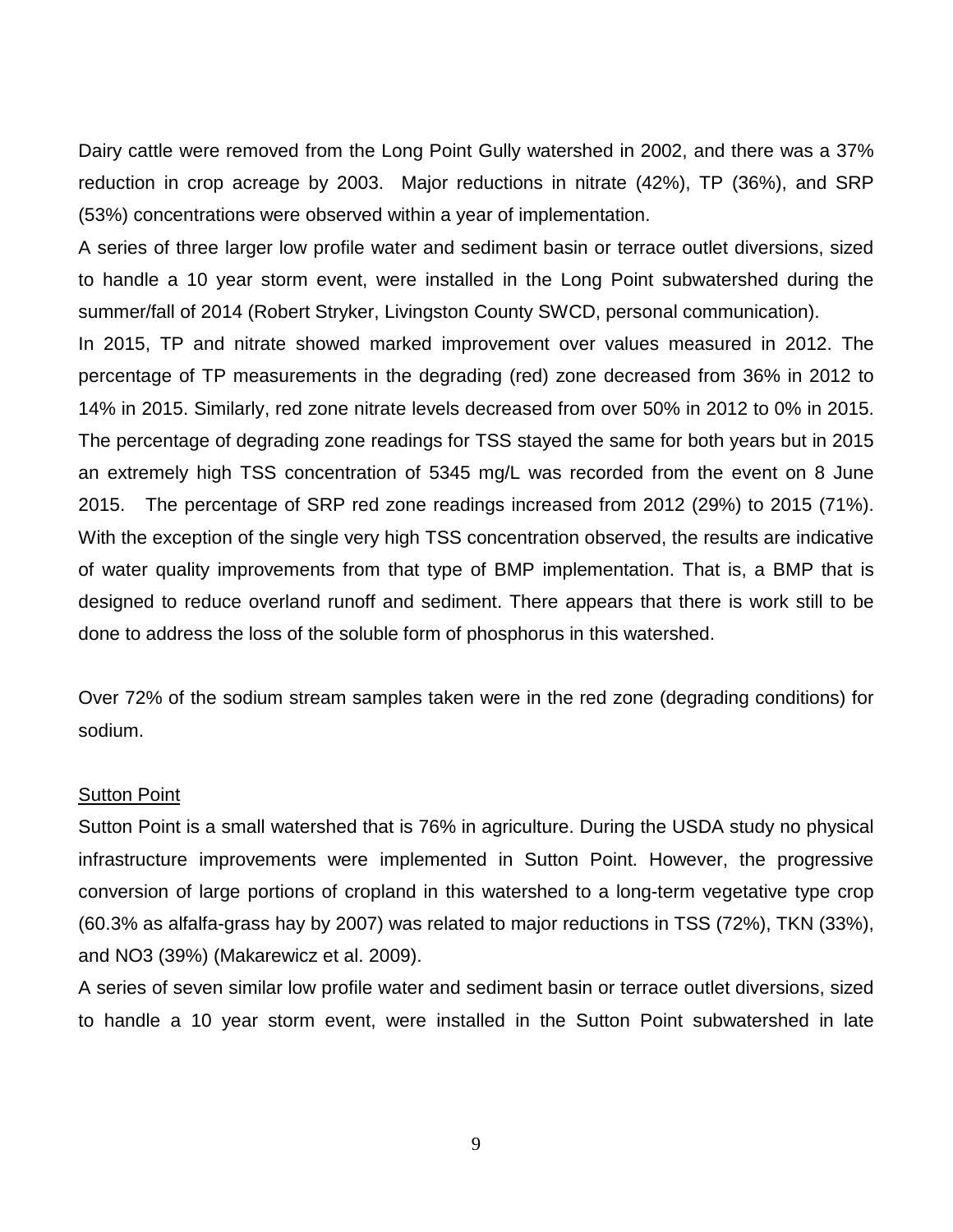December 2014. This was implemented to address runoff concerns on 90 acres of prime farmland (Robert Stryker, Livingston County SWCD, personal communication).

This is the first time that Sutton Point has been evaluated after the Stream Water Quality Assessment Index was developed. The two parameters associated with erosion and particulate matter, TP and TSS were reduced from historical levels in that only 29% of the TP and 21% of the TSS readings were in the red zone or degrading category. Similarly, nitrate had only 7% of its readings in the red zone. These results may be due to the implementation of the BMPs in 2014. Conversely, SRP had 64% and sodium had 71% of their readings in the red zone in 2015.

#### **Conclusions/Limitations**

Much of the following has been discussed previously (Makarewicz *et al*. 2011). The preferred approach to evaluate the streams is to sample the entire year during nonevents and events as was done during the USDA project (Makarewicz *et al*. 2009). However, the cost of this approach is beyond the means of Livingston County. As an alternate approach, the Stream Water Quality Assessment Index was developed and appears to be a viable tool for evaluating changes in the water quality of the USDA streams. The Water Quality Assessment Indices also seem to be a reasonable way to evaluate the impacts of additional BMP implementations. Any decisions on water quality should be based on the preponderance of sampling results (points) for a given period of time. The larger the number of sampling points over various flow or discharge regimes, the better this tool will be for evaluating status of the streams.

## **References**

- APHA. 1999. *Standard Methods for the Examination of Waste and Wastewater*. American Public Health Association. 20th ed. New York, NY.
- Makarewicz, J.C. and Lewis, T.W. 2009. Conesus Lake Limnology. 2009. Final report to Livingston County Health Department, Geneseo, NY.
- Makarewicz, J.C., Lewis, T.W., Bosch, I., Noll, M., Herendeen, N., Simon, R., Zollweg, J., and Vodacek, A. 2009. The impact of agricultural best management practices on downstream systems: Soil loss and nutrient chemistry and flux. J. Great Lakes Res. 35:23-36.
- Makarewicz, J.C. T.W. Lewis, and D. Pettenski. 2012. Stream water quality assessment of Long Point Gully, Graywood Gully, and Sand Point Gully: Conesus Lake tributaries,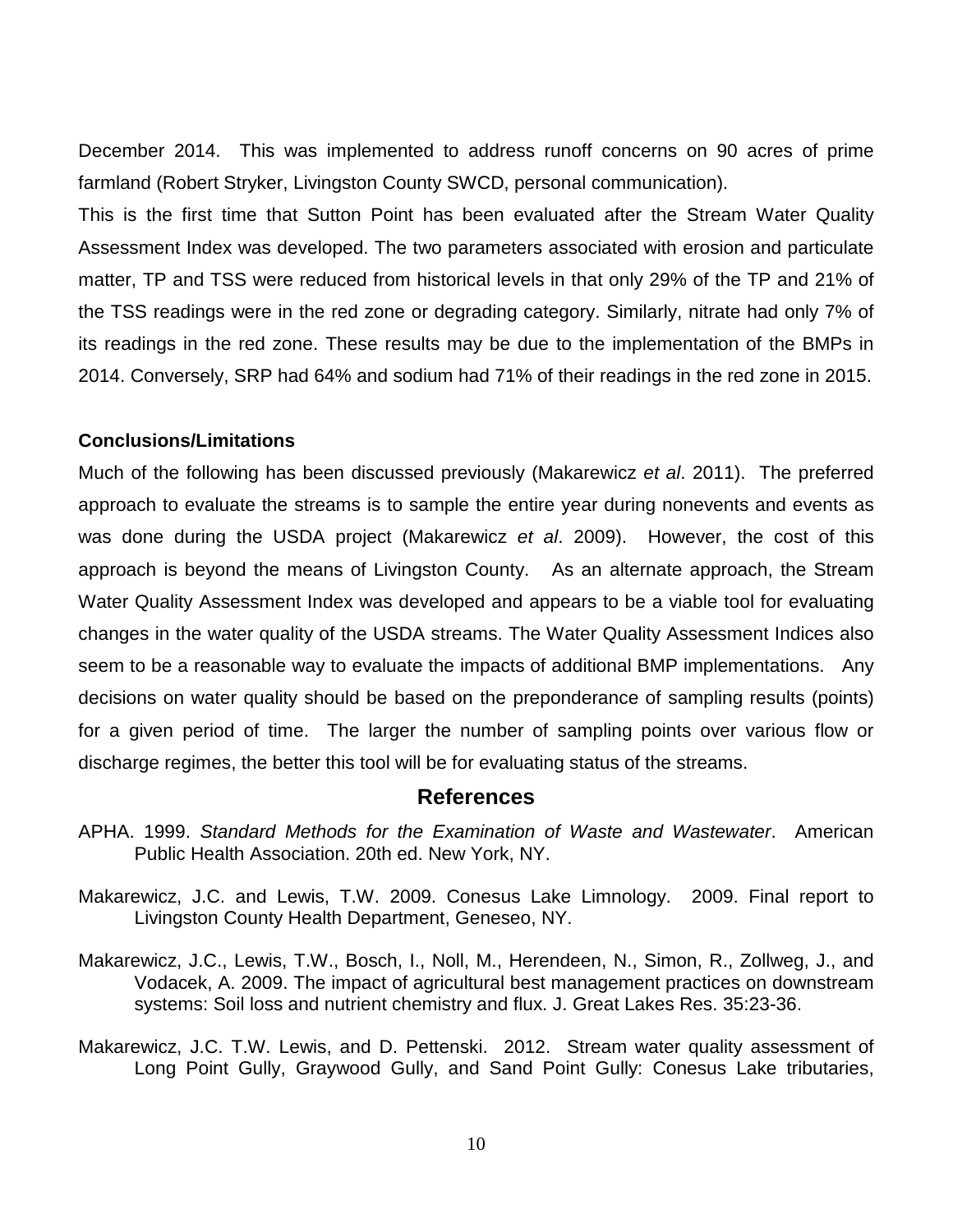spring 2012. Report to the Livingston County Planning Department, Geneseo, N.Y. June 2012. 23p.

- Makarewicz, J.C. and Lewis, T.W. 2010. Conesus Lake Tributaries Summer 2010. Final report to Livingston County Health Department, Geneseo, NY.
- Makarewicz, J.C., Lewis, T., Bosch, S., and 4 other authors. 2009. The impact of agricultural best management practices on downstream systems: Soil loss and nutrient chemistry and flux to Conesus Lake, New York, USA. J. Great Lakes Res. 35:23-36.
- Makarewicz, J.C., Lewis, T.W. and Snyder, B. 2011. The Development of a Stream Water Quality Assessment Index to Evaluate Stream Health, Conesus Lake Tributaries, Spring 2011. Final report to Livingston County Health Department, Geneseo, NY.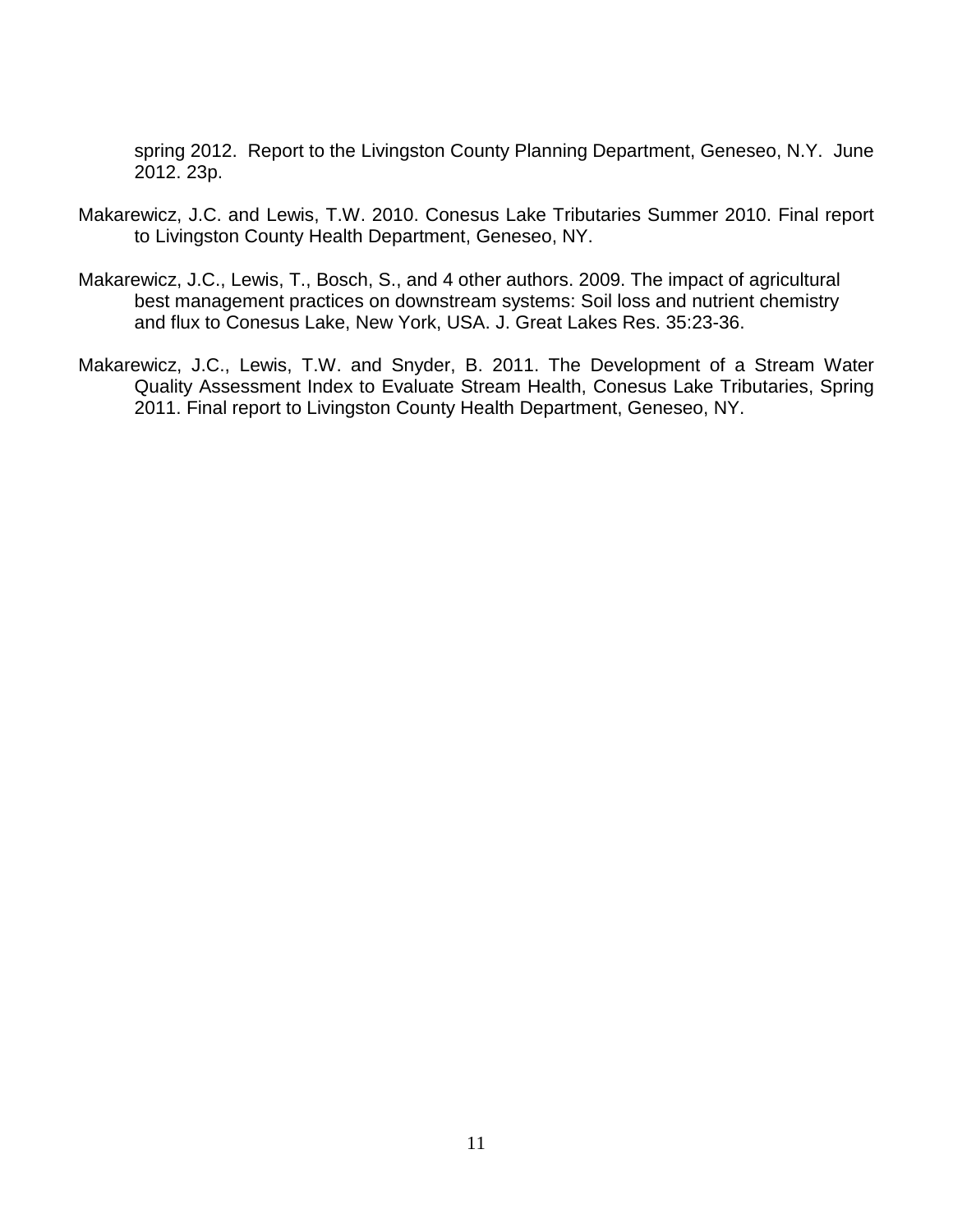| Table1. Data collected from 29 March to 14 July 2015 at the Graywood Gully watershed of |  |
|-----------------------------------------------------------------------------------------|--|
| Conesus Lake. TP=total phosphorus, TSS=total suspended solids, TN= total nitrogen,      |  |
| SRP=soluble reactive phosphorus.                                                        |  |

|           |           | Discharge           | TP            | Nitrate  | TSS    | Sodium | <b>SRP</b>    | TN       |
|-----------|-----------|---------------------|---------------|----------|--------|--------|---------------|----------|
| Date      |           | (m <sup>3</sup> /d) | $(\mu g P/L)$ | (mg N/L) | (mg/L) | (mg/L) | $(\mu g P/L)$ | (mg N/L) |
| 4/29/2015 | Non-event | 745                 | 266.5         | 0.14     | 2.6    | 34.13  | 177.1         | 2.74     |
| 5/7/2015  | Non-event | 254                 | 192.8         | 0.97     | 2.6    | 35.41  | 24.1          | 2.02     |
| 5/14/2015 | Non-event | 745                 | 294.4         | 1.26     | 5.3    | 30.41  | 113.7         | 2.52     |
| 5/20/2015 | Non-event | 1,153               | 402.6         | 1.01     | 11.2   | 46.52  | 370.9         | 2.15     |
| 5/27/2015 | Non-event | 184                 | 384.6         | 0.27     | 2.4    | 63.38  | 252.0         | 0.99     |
| 6/1/2015  | Event     | 2,542               | 381.5         | 3.49     | 37.0   | 26.02  | 381.5         | 6.59     |
| 6/4/2015  | Non-event | 1,389               | 567.0         | 3.63     | 11.5   | 41.32  | 356.4         | 6.39     |
| 6/8/2015  | Event     | 1,736               | 646.4         | 3.86     | 1000.0 | 23.10  | 388.6         | 6.50     |
| 6/9/2015  | Event     | 1,736               | 823.4         | 2.33     | 36.5   | 41.46  | 256.7         | 2.96     |
| 6/15/2015 | Event     | 3,002               | 387.4         | 4.36     | 32.0   | 32.83  | 307.2         | 5.43     |
| 6/24/2015 | Non-event | 745                 | 319.7         | 5.96     | 11.1   | 47.56  | 165.0         | 8.49     |
| 7/1/2015  | Event     | 5,376               | 505.5         | 2.50     | 33.8   | 27.04  | 245.3         | 3.27     |
| 7/7/2015  | Non-event | 218                 | 375.8         | 2.86     | 6.4    | 48.35  | 269.3         | 3.33     |
| 7/14/2015 | Event     | 5,537               | 335.2         | 1.09     | 54.4   | 40.13  | 195.6         | 1.54     |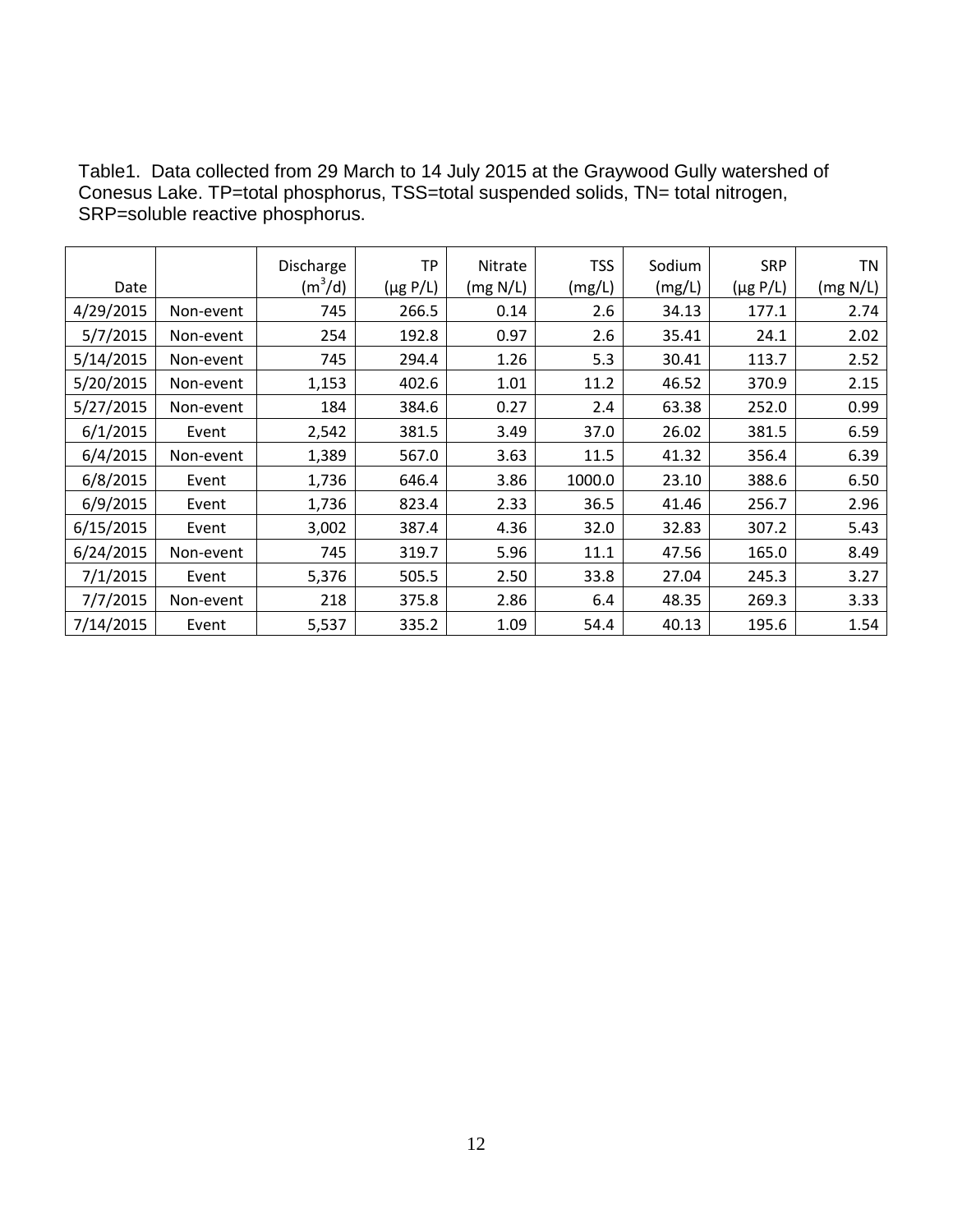|           |           | Discharge | TP            | Nitrate    | <b>TSS</b> | Sodium     | <b>SRP</b>    | TN         |
|-----------|-----------|-----------|---------------|------------|------------|------------|---------------|------------|
| Date      |           | $(m^3/d)$ | $(\mu g P/L)$ | (mg N/L)   | (mg/L)     | (mg/L)     | $(\mu g P/L)$ | (mg N/L)   |
| 4/29/2015 | Non-event | 11,388    | 11.7          | 0.48       | 2.8        | 38.00      | 11.7          | 1.03       |
| 5/7/2015  | Non-event | 3,203     | 32.2          | 0.22       | 17         | 33.27      | 0.0           | 0.22       |
| 5/14/2015 | Non-event | 6,803     | 25.3          | 0.65       | 2.5        | 48.43      | 3.5           | 1.02       |
| 5/20/2015 | Non-event | 935       | 58.1          | 0.40       | 2.6        | 46.34      | 36.6          | 2.15       |
| 5/27/2015 | Non-event | 0         | <b>DRY</b>    | <b>DRY</b> | <b>DRY</b> | <b>DRY</b> | <b>DRY</b>    | <b>DRY</b> |
| 6/1/2015  | Event     | 18,000    | 146.8         | 3.50       | 52.0       | 30.27      | 66.3          | 6.59       |
| 6/4/2015  | Non-event | 7,626     | 52.7          | 1.14       | 2.6        | 34.23      | 49.4          | 3.12       |
| 6/8/2015  | Event     | 14,701    | 1618.2        | 1.90       | 5345.0     | 21.89      | 85.6          | 2.53       |
| 6/9/2015  | Event     | 14,701    | 240.1         | 1.82       | 100.0      | 44.47      | 139.5         | 2.72       |
| 6/15/2015 | Event     | 36,349    | 97.8          | 2.26       | 41.5       | 14.54      | 84.0          | 2.43       |
| 6/24/2015 | Non-event | 11,046    | 89.9          | 1.64       | 9.8        | 31.87      | 40.9          | 2.12       |
| 7/1/2015  | Event     | 35,737    | 284.5         | 1.27       | 296.0      | 23.23      | 65.9          | 1.97       |
| 7/7/2015  | Non-event | 1,629     | 73.1          | 1.33       | 2.5        | 31.67      | 58.7          | 1.33       |
| 7/14/2015 | Event     | 3,776     | 88.7          | 0.94       | 27.6       | 31.17      | 39.8          | 1.06       |

Table 2. Data collected from 29 March to 14 July 2015 at the Long Point Gully watershed of Conesus Lake. TP=total phosphorus, TSS=total suspended solids, TN= total nitrogen, SRP=soluble reactive phosphorus.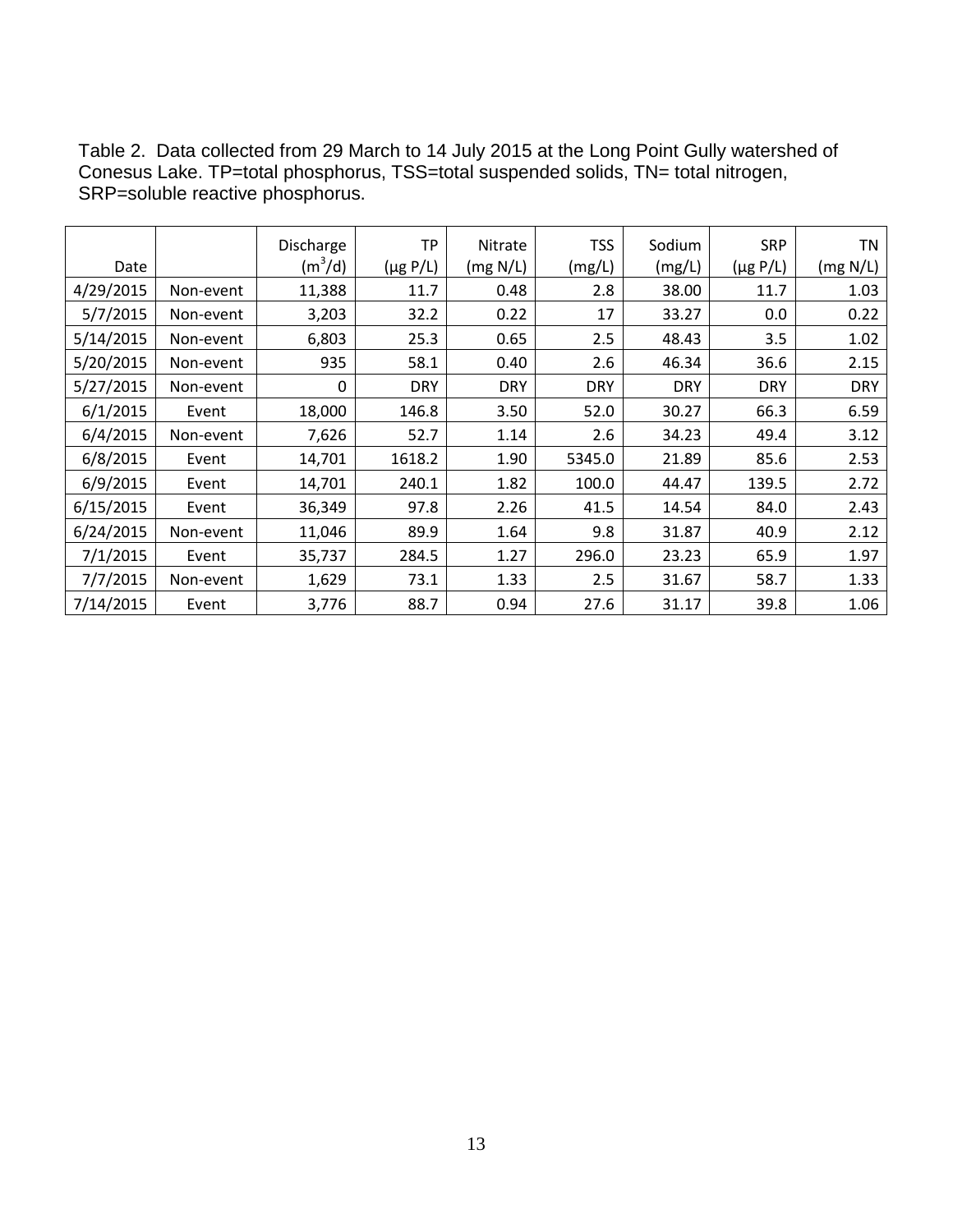Table 3. Data collected from 29 March to 14 July 2015 at the Sutton Point watershed of Conesus Lake. TP=total phosphorus, TSS=total suspended solids, TN= total nitrogen, SRP=soluble reactive phosphorus.

|           |           | Discharge | TP            | Nitrate    | <b>TSS</b> | Sodium     | <b>SRP</b>    | ΤN         |
|-----------|-----------|-----------|---------------|------------|------------|------------|---------------|------------|
| Date      |           | $(m^3/d)$ | $(\mu g P/L)$ | (mg N/L)   | (mg/L)     | (mg/L)     | $(\mu g P/L)$ | (mg N/L)   |
| 4/29/2015 | Non-event | 959       | 16.8          | 0.44       | 2.3        | 23.98      | 6.2           | 0.62       |
| 5/7/2015  | Non-event | 389       | 27.2          | 0.29       | 11.4       | 21.19      | 3.7           | 0.29       |
| 5/14/2015 | Non-event | 959       | 21.1          | 0.36       | 1.4        | 23.55      | 7.9           | 0.37       |
| 5/20/2015 | Non-event | 1,462     | 41.6          | 0.30       | 9.7        | 28.32      | 37.3          | 0.50       |
| 5/27/2015 | Non-event | 0         | <b>DRY</b>    | <b>DRY</b> | <b>DRY</b> | <b>DRY</b> | <b>DRY</b>    | <b>DRY</b> |
| 6/1/2015  | Event     | 3,645     | 66.3          | 3.46       | 15.0       | 22.62      | 27.5          | 6.73       |
| 6/4/2015  | Non-event | 1,777     | 43.4          | 1.15       | 3.5        | 20.98      | 43.4          | 3.04       |
| 6/8/2015  | Event     | 2,278     | 66.3          | 1.87       | 28.8       | 18.47      | 50.1          | 2.45       |
| 6/9/2015  | Event     | 2,278     | 94.6          | 2.20       | 67.0       | 24.58      | 30.5          | 2.26       |
| 6/15/2015 | Event     | 4,562     | 148.1         | 2.05       | 127.3      | 21.28      | 45.8          | 2.36       |
| 6/24/2015 | Non-event | 959       | 48.4          | 1.79       | 3.9        | 21.27      | 41.6          | 1.96       |
| 7/1/2015  | Event     | 11,082    | 169.3         | 1.43       | 214.0      | 19.26      | 18.2          | 1.65       |
| 7/7/2015  | Non-event | 346       | 49.0          | 1.28       | 7.8        | 16.48      | 49.0          | 1.48       |
| 7/14/2015 | Event     | 11,638    | 92.4          | 1.06       | 57.2       | 18.76      | 35.2          | 1.17       |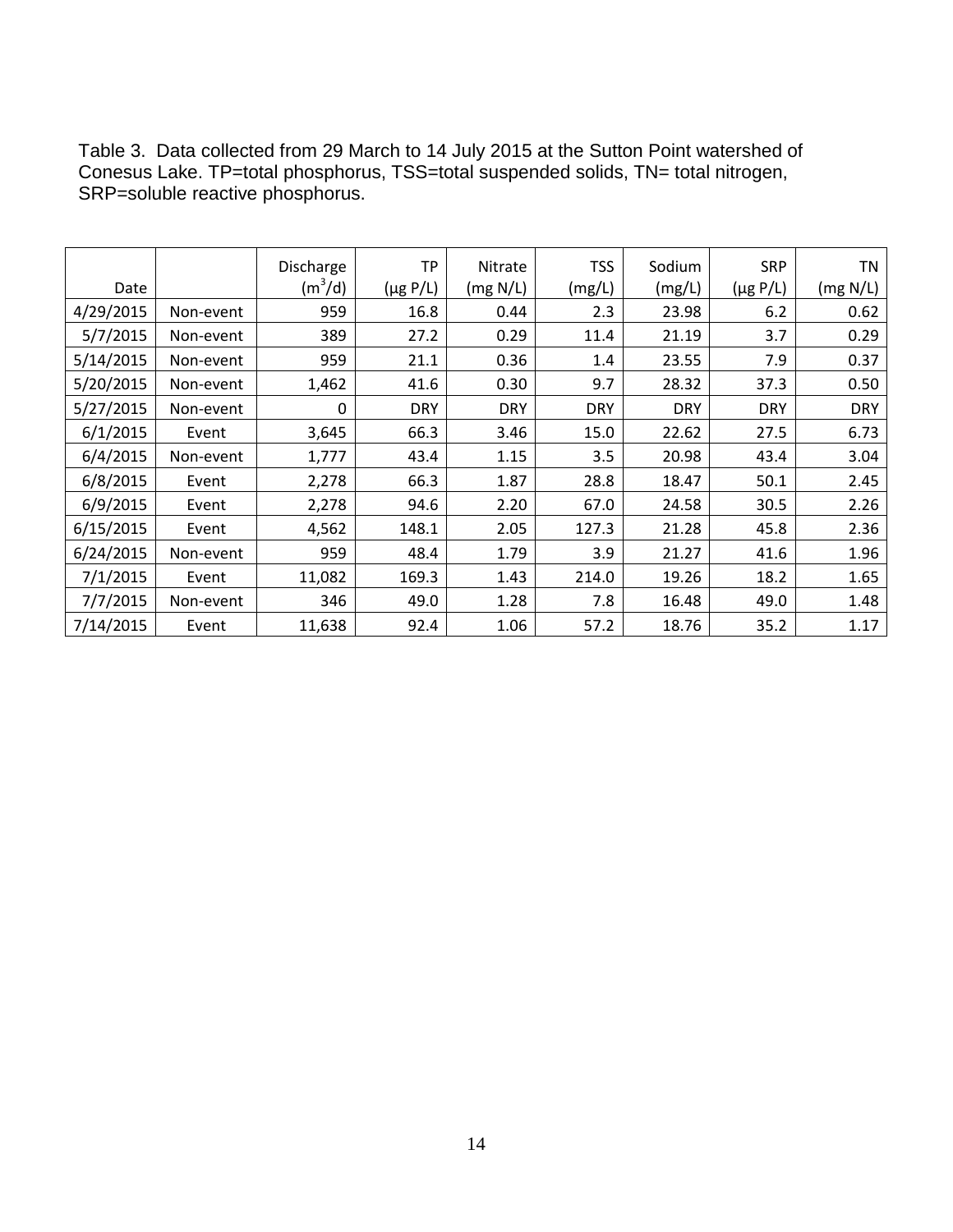

Figure 1. USDA sampling sites of Makarewicz *et al*. (2009).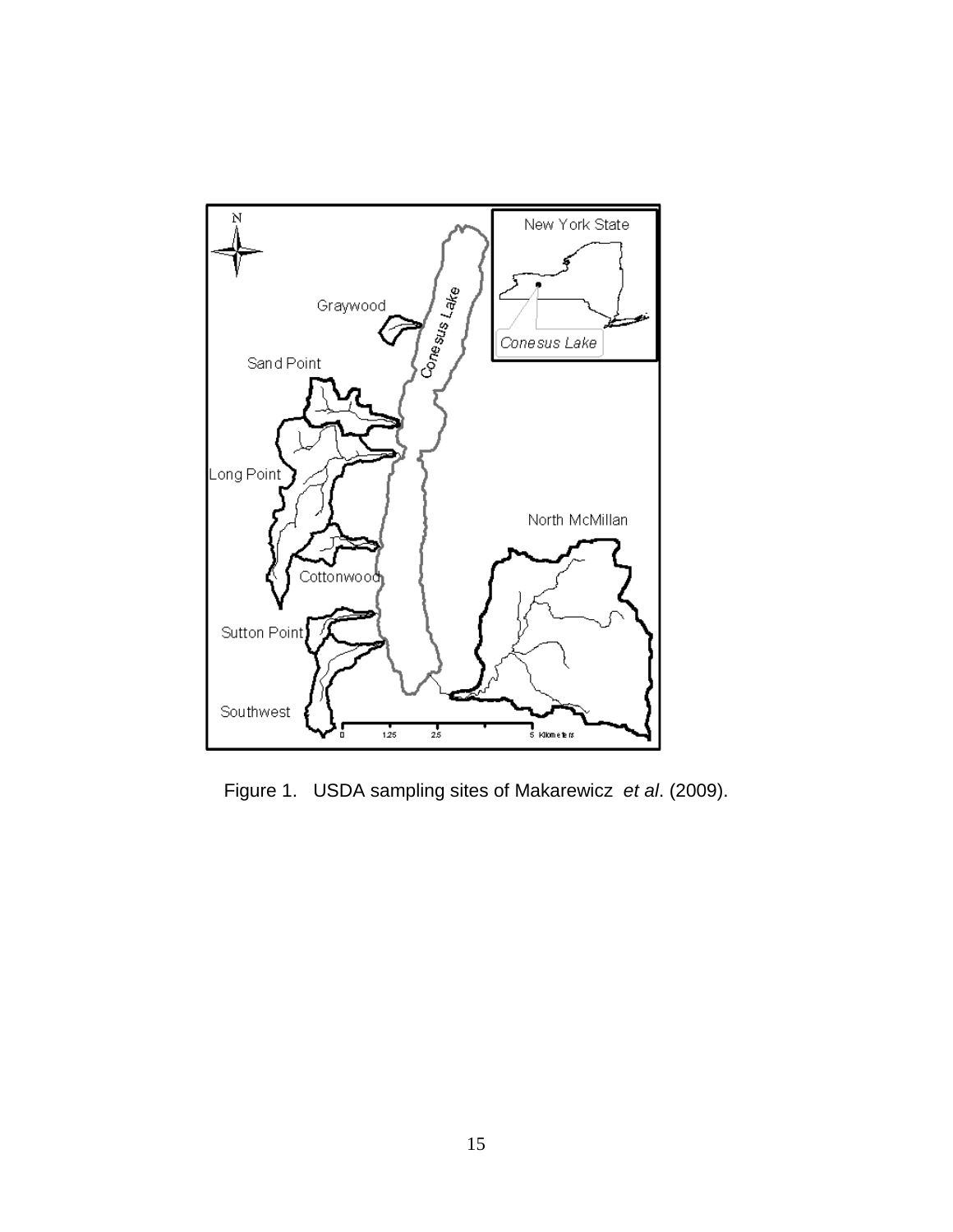

Figure 2. Cottonwood Gully spring discharge versus total phosphorus (TP) concentration for the 2003 to 2006 and 2011 period. Lines plotted are regression lines for the Pre-BMP period, Post-BMP period, and the transition period.



Figure 3. Cottonwood Gully Stream Water Quality Assessment Index. The triangles represent samples taken in 2011. See text for further explanation of the graph. TP=total phosphorus.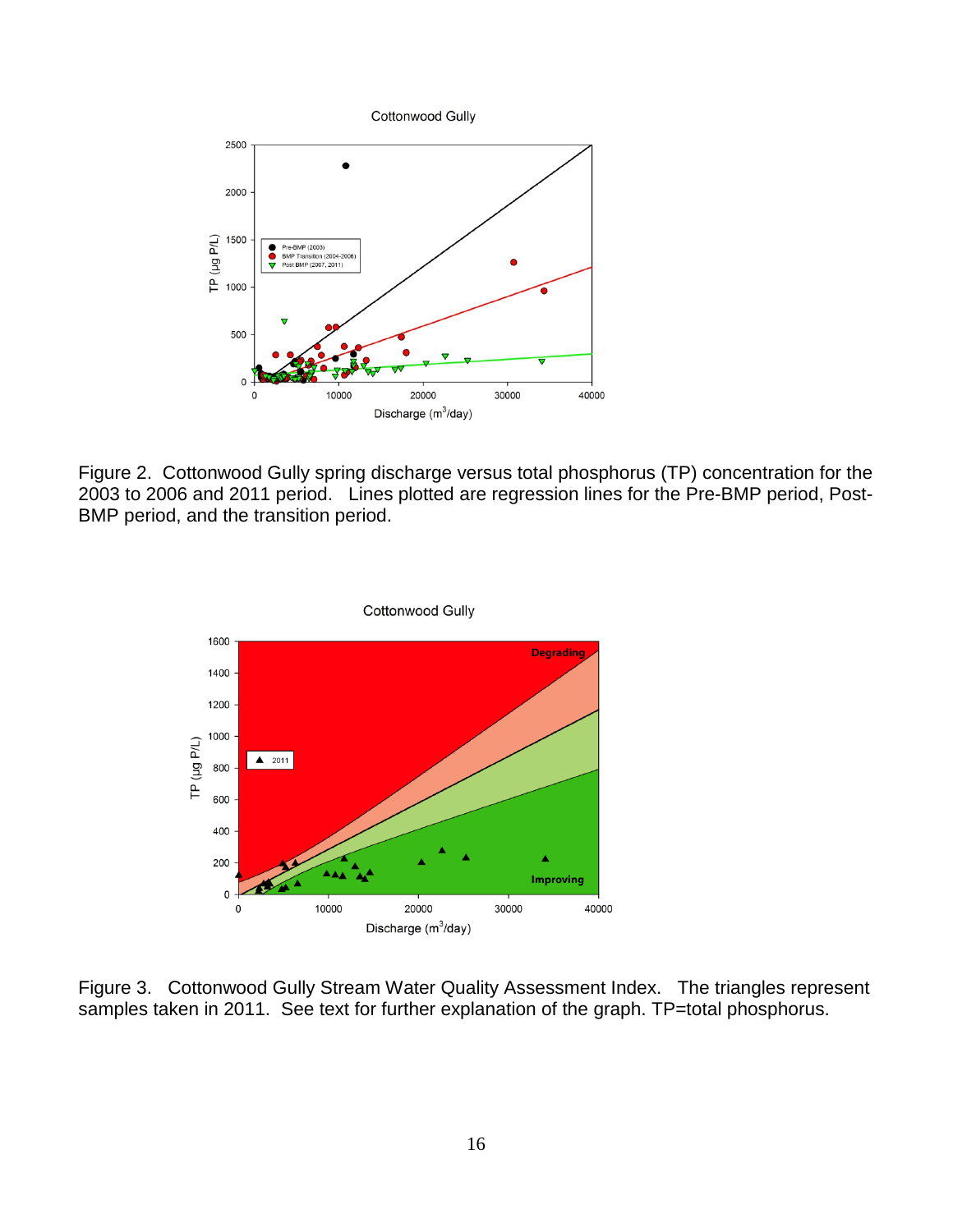

Figure 4. Graywood Gully Stream Water Quality Assessment Index for total phosphorus, soluble reactive phosphorus (TP), total suspended solids (TSS), nitrate, and sodium.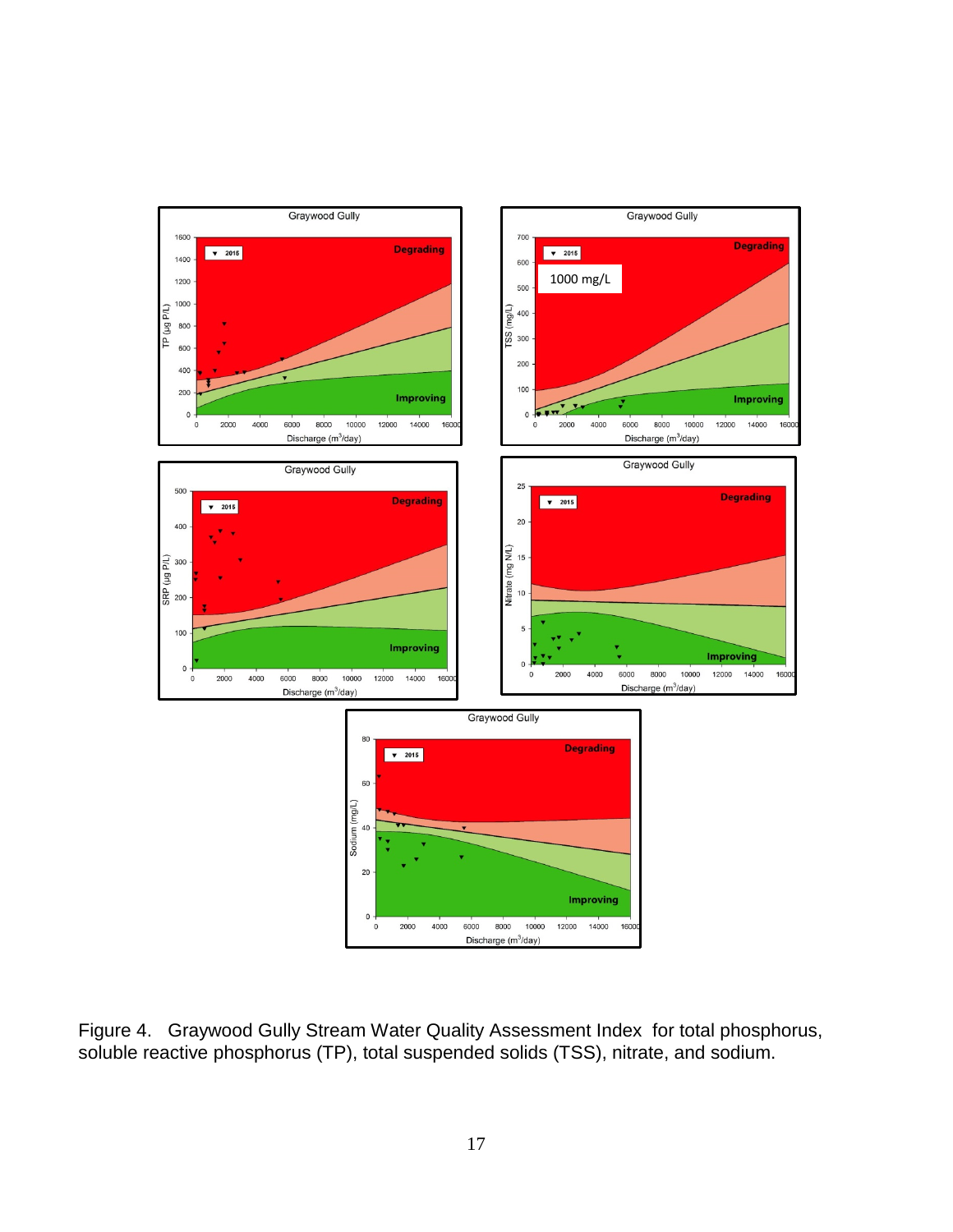

Figure 5. Long Point Gully Stream Water Quality Assessment Index for total phosphorus (TP), soluble reactive phosphorus (SRP), total suspended solids (TSS), nitrate, and sodium.